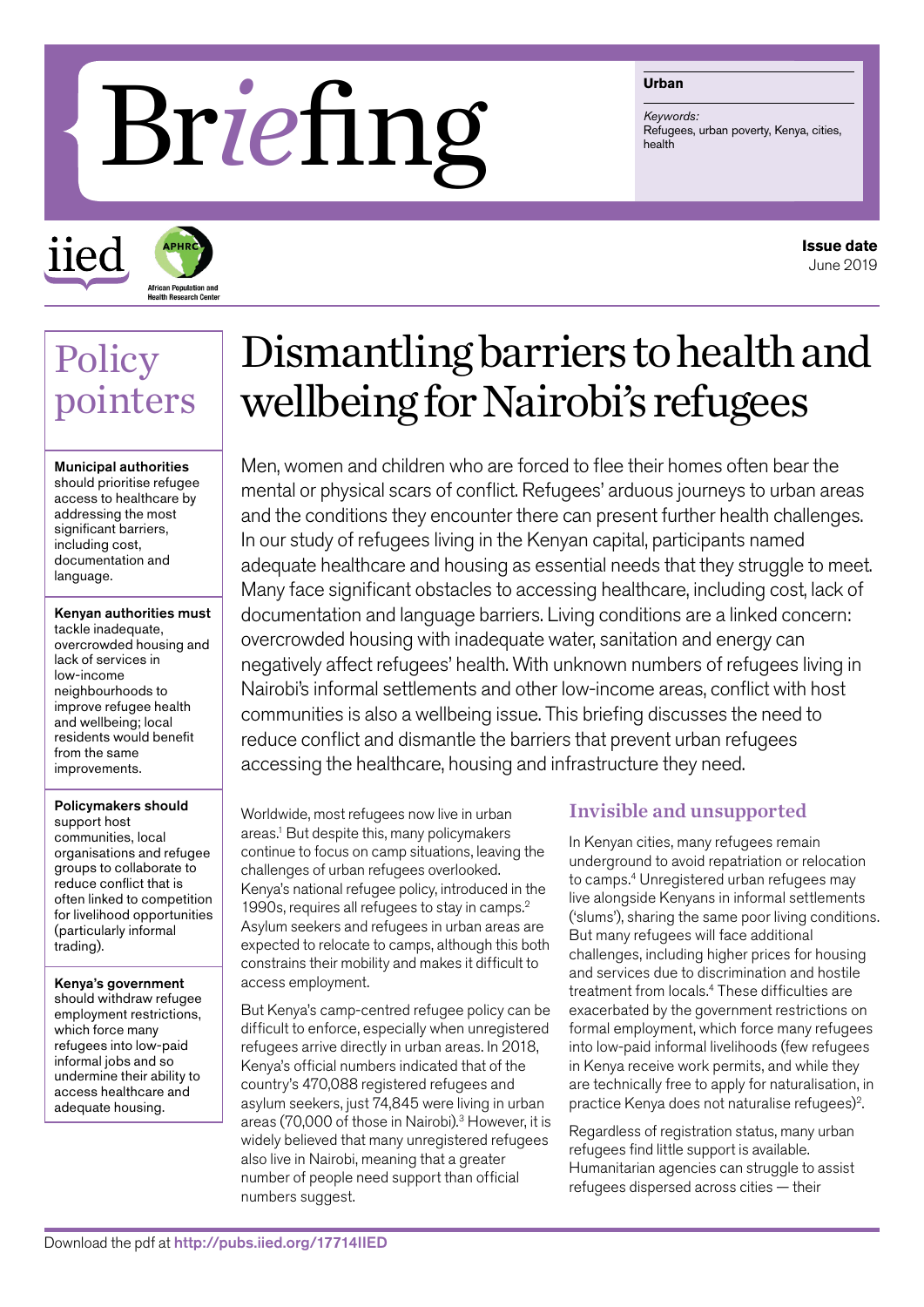experience is mainly with camp-based refugees. And refugees without documentation can be ineligible for vital services, including healthcare at government facilities supported by humanitarian

*There are diverse health challenges facing refugees in Nairobi and access to healthcare is of paramount importance*

agencies. In Uganda's capital Kampala, refugees can face similar challenges;<sup>5</sup> another IIED briefing explores the need to rethink urban displacement and engage with local authorities to address this population's specific needs.<sup>6</sup>

#### Insights from refugee households

To fill a data gap and inform future interventions, our study7 asked refugees in Nairobi about:

- Their health challenges
- Access to shelter and infrastructure (water, sanitation, energy)
- Barriers to accessing healthcare.

The study focused on low-income neighbourhoods and compared newly arrived with longer-term refugees (those who had lived at least one year in Nairobi); it also compared the experiences of refugees with residents of Nairobi's informal settlements (see Box 1). Given the lack of reliable data on urban refugees, the study assumed 50% access to healthcare based on a sample of 847 refugees. See Box 2 for further detail on study design.

#### What we learned

Access to healthcare is a priority. Many refugees arrive with significant medical needs: conflict in their country of origin has led to dysfunctional health systems as well as trauma and mental illness. During the journey to Kenya, many refugees suffer injuries, sexual and physical violence and vector-borne diseases.

Overall, the most commonly reported health issue was asthma/respiratory problems (20.4%), followed by malaria (17.8%) and pneumonia (12.4%).

For those refugees accessing healthcare, government facilities were the most commonly used providers, ranging from 72% of Ugandan/

#### Box 1. Nairobi's slum communities

To offer some comparison between urban refugees and other low-income Nairobi residents, we used 2018 data from the Nairobi Urban Demographic and Health Surveillance System. These biannual surveys by the African Population and Health Research Centre (APHRC) are conducted in the Korogocho and Viwandani slums, and include data on housing, energy, water and sanitation.<sup>9</sup>

Sudanese to 85% of Somali refugees using state health centres. Somalis also relied heavily on pharmacies (68.9%) and private health facilities (40.8%).

#### Health concerns are linked to length of stay.

Refugees more frequently reported having health issues since their arrival in Nairobi (68%), as compared to before arrival (42%). Hypertension was significantly higher among longer-term refugees (8.5%) than among newly arrived refugees (2.2%).

#### Key health concerns differ between

nationalities. The survey found some differences in health concerns by nationality. Somali refugees reported the highest incidence of hypertension (20%), as compared to just 3.4% amongst refugees from Republic of Congo (RoC)/Democratic Republic of the Congo (DRC). Somali refugees were also more likely to report experiencing health issues since arriving in Nairobi (82.5%), while the lowest proportion was among refugees from RoC/DRC (61%). Somali respondents had the highest reported incidence of malaria (29.8%) and asthma/ respiratory problems (28.7%). For refugees from Burundi/Rwanda, pneumonia was the most common health condition (18.1%).

These findings highlight the diverse health challenges facing refugees in Nairobi, as well as underscoring why access to healthcare is of paramount importance.

#### There are multiple barriers to accessing

healthcare. Across the nationality groups we surveyed, over 95% of refugees identified cost as a barrier to accessing healthcare. Lack of documentation was another significant barrier, especially for refugees from Burundi/Rwanda (44.8%) and Ethiopia/Eritrea (37.6%). Language barriers particularly affected refugees from Ethiopia/Eritrea (33.9%) and Somalia (26.5%).

During focus group discussions, participants noted that Kenya's national health card (National Hospital Insurance Fund or NHIF) gave access to health services, but also placed unwelcome limits on the facilities they could access. Many providers also prefer receiving cash to NHIF payments.

Participants noted that challenges with documentation, and the resulting difficulties in accessing healthcare, were especially problematic for newly arrived refugees:

 *"[You] might have the money but if you don't have the documents, no one will help you at all." Somalian refugee, Eastleigh*

However, longer-term refugees may also lack documentation, which may be due to slow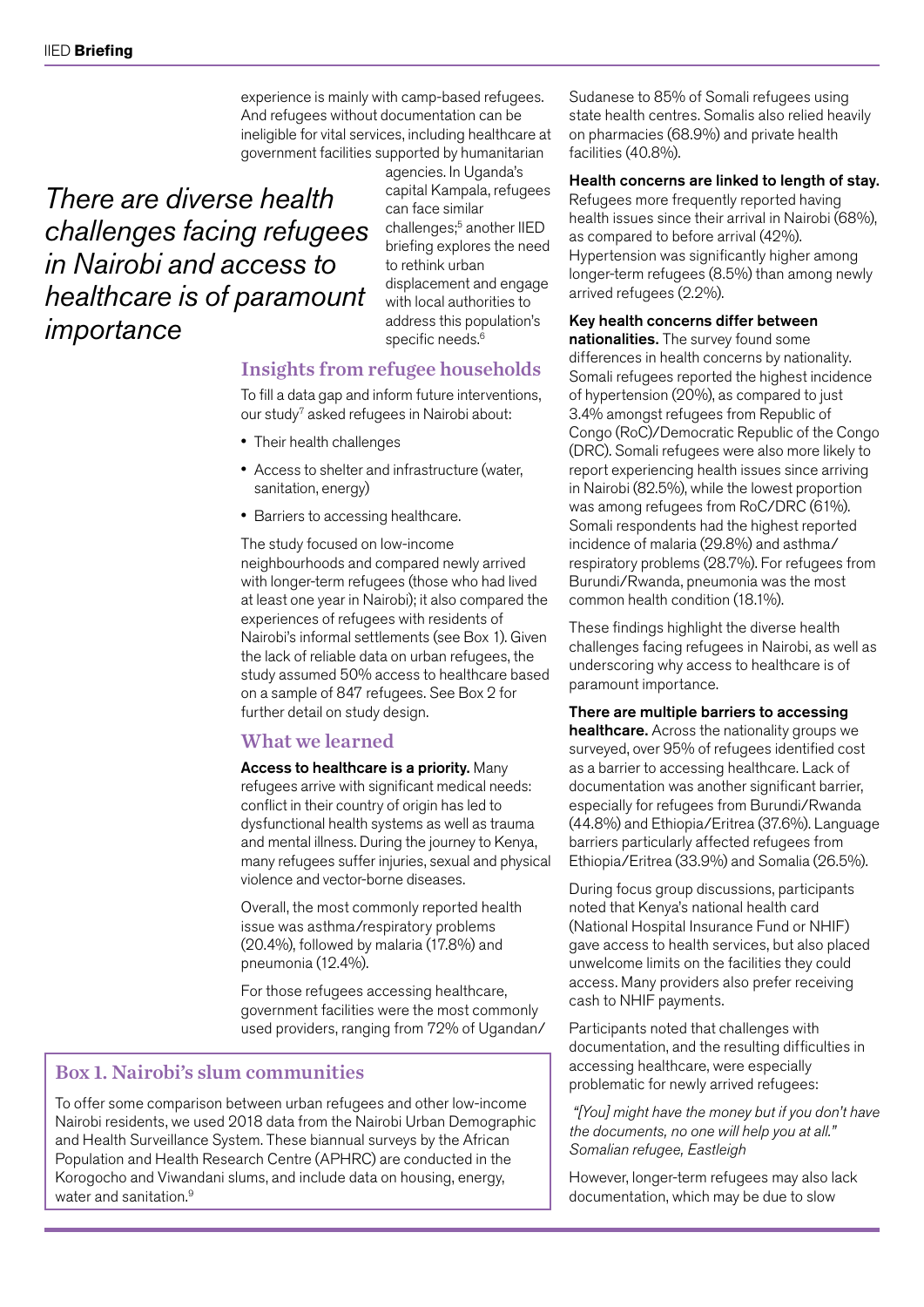processing by official agencies; some wait for years for their documents.

#### Housing and services are inadequate. The

high cost but low quality of housing in low-income settlements is a critical challenge. In our study, many refugee households occupied single-roomed houses where water and sanitation were inadequate. Respondents identified overcrowding, infectious diseases, shared toilets and indoor pollution from unclean cooking fuels as key health concerns.

*"The place is dirty, the toilet and bathroom facilities are shared amongst more than ten people ... when you wake up [and] you want to go to the bathroom, there is a long queue ... your health will definitely suffer." DRC refugee, Kayole*

We found that access to sanitation facilities varies by nationality, with Ugandan/Sudanese reporting the highest access to private indoor flush toilets (56.9%) and, at the other end of the scale, Burundian/Rwandese reporting the highest use of traditional pit latrines (30.8%), often shared with other households.

High rent was the biggest housing concern, particularly for refugees from Somalia and RoC/DRC. Poor housing conditions, such as leaky roofs, were the second-most pressing challenge, followed by accessing food and other household basics (see Table 1).

Many of the refugee housing challenges mirror those faced by Nairobi's other low-income households. In our study, nearly all refugees rented their houses (94.8%); amongst households surveyed in the Nairobi Urban Demographic and Health Surveillance System, renters accounted for 88%.<sup>8</sup> Most refugees occupied a one-roomed house (64.8%), which is also the case for most of Nairobi's low-income households.<sup>8</sup>

But in terms of infrastructure access, the study found some differences between refugees living in low-income neighbourhoods and the residents of Nairobi's slums. While most refugees relied on water piped into the compound (49.2%), slum residents relied mostly on water sellers/vendors (90.2%). Refugee households were also more likely to have water piped into their homes (21.8%) compared to households in slums (9.3%), reflecting the better amenities that refugees can access in the neighbourhoods where they have settled. Kerosene was the predominant cooking fuel (80.5%) for slum residents, higher than amongst refugees (54.9%). Meanwhile, access to electricity and liquefied petroleum gas was higher among refugees (23.7%) than in slum communities (13.3%).

#### Box 2. Study design

From June to August 2018, we conducted household surveys in three of Nairobi's low-income neighbourhoods with high concentrations of refugees:

- Eastleigh, with predominantly Somali, Ethiopian and Eritrean refugees
- Kawangware, with refugees from South Sudan and Republic of Congo (RoC)
- Umoja/Kayole, with refugees from RoC, Democratic Republic of the Congo (DRC), Burundi and Rwanda.

Eastleigh and Umoja/Kayole are low-income areas with congested high-rise residential units and slightly better amenities than Nairobi's slums. Kawangware is a mixed settlement with some higher-quality housing and amenities; other dwellings are built of temporary materials and have poor water and sanitation provision. It should be noted that Nairobi's refugees are not homogenous in their socioeconomic status. This study's refugee respondents do not live in Nairobi's poorest areas and can therefore access higher standards of housing and services than slum-dwellers.

Refugee representatives helped identify households and guided the data-collection teams. We interviewed individuals who self-identified as refugees, seeking to speak to up to three households within the same block and from different floors in high-rise buildings. Researchers also held focus group discussions with refugees and interviewed key agencies serving urban refugees.

During analysis, some nationalities were grouped together because there were very few respondents from some countries (Burundian and Rwandese; Ethiopians and Eritreans; Sudanese, South Sudanese, and Ugandans; and people from RoC and DRC). Refugees from Somalia form a single category.

#### Table 1. Housing challenges for refugees in Nairobi, percentage by nationality

|                                             | RoC/<br><b>DRC</b> | Burundi/<br>Rwanda | Ethiopia/<br><b>Eritrea</b> | <b>Somalia</b> | Uganda/<br><b>Sudan</b> |
|---------------------------------------------|--------------------|--------------------|-----------------------------|----------------|-------------------------|
| House small/<br>congested                   | 12.8               | 7.9                | 26.3                        | 30.4           | 46                      |
| Difficulty<br>getting food/<br>basics       | 19.2               | 14.9               | 14.7                        | 44.6           | 8.7                     |
| Difficulty<br>paying rent/<br>high rent     | 41.0               | 17.8               | 22.1                        | 48.2           | 17.4                    |
| Environmental<br>issues (dirt/<br>drainage) | 6.4                | 9.9                | 13.7                        | 8.9            | 13.0                    |
| Evicted/fear<br>of eviction                 | 6.4                | 4.0                | 0.0                         | 0.0            | 2.2                     |
| Insufficient/<br>no water supply            | 3.2                | 1.0                | 17.9                        | 8.9            | 4.4                     |
| House in poor<br>condition                  | 27.6               | 44.6               | 11.6                        | 8.9            | 23.9                    |
| Other                                       | 16.7               | 7.9                | 21.1                        | 19.6           | 28.3                    |
| Total<br>respondents                        | 156                | 101                | 95                          | 56             | 46                      |

These findings may reflect the difference in the study settings (see Boxes 1 and 2). Further